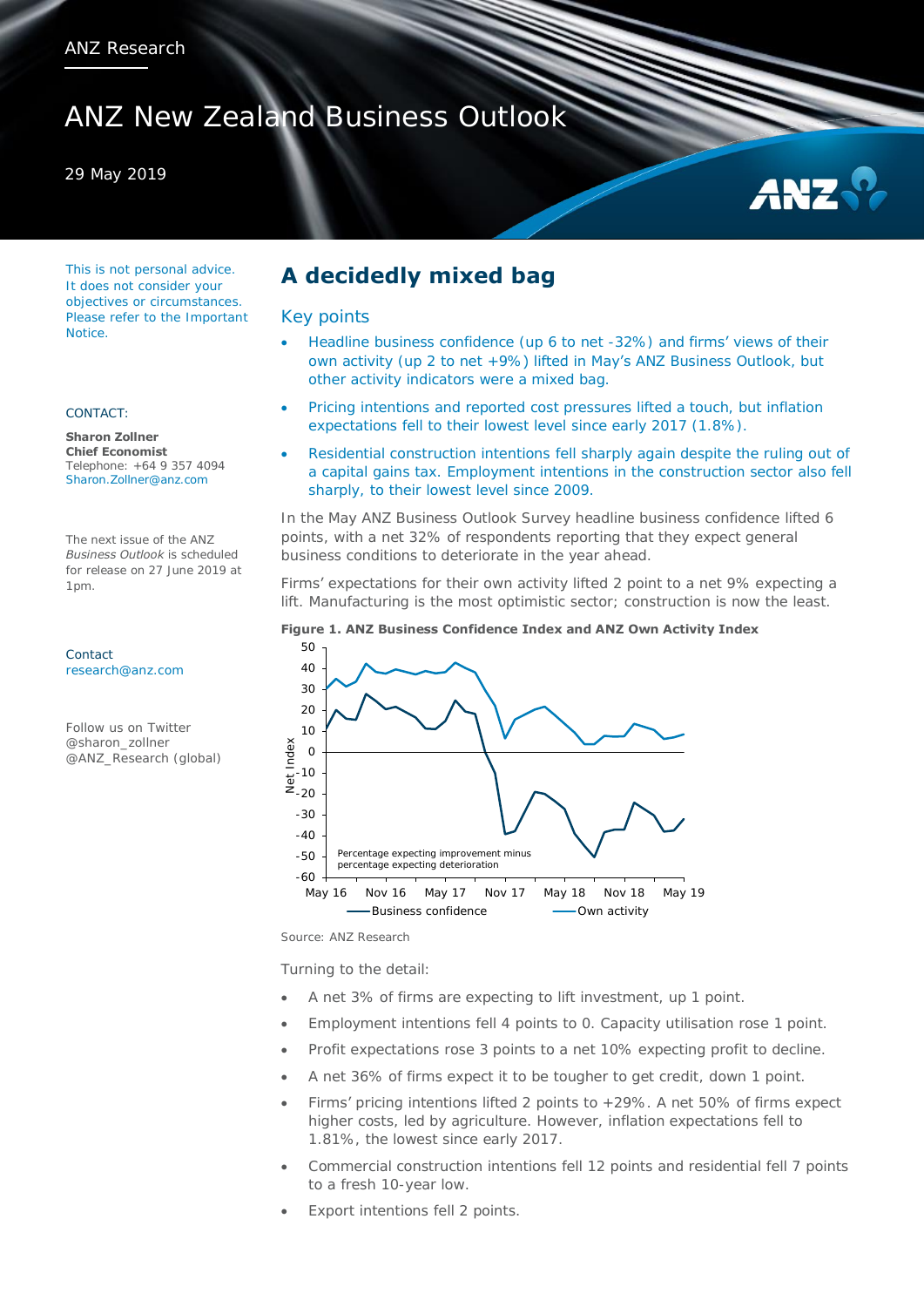Most ANZ Business Outlook activity indicators were little changed in May, at levels consistent with the slower growth the economy is experiencing. The main red flag in the survey is residential building intentions. These fell sharply yet again, down another 7 points to a net 27% expecting lower activity, the weakest since 2009. The signal is no longer isolated to this one data series – employment intentions in the construction sector fell from flat to a net 22% of firms intending to cut jobs.

The fall came despite the ruling out of a capital gains tax. What to make of it? New Zealand needs more houses, but the construction sector is facing cash-flow and credit constraints. Despite the small sample, the data has been a pretty good indicator and suggests significant downside risk to the residential investment outlook.



**Figure 2: Residential construction intentions and residential investment** 

Inflation indicators out of the survey were mixed. Both pricing intentions and reported cost pressures rose slightly, but the fall in inflation expectations from 2.04% to 1.81% took it to the lowest level since early 2017. As figure 3 shows, inflation expectations more often follow inflation than lead it, but expectations entrenched away from the target would present a challenge for monetary policy. The recent fall to just under target may be related to the OCR cut in May and the associated commentary that more stimulus was required to deliver inflation at the 2% target midpoint over the medium term.

**Figure 3: ANZBO inflation expectations and RBNZ CPI forecast** 



Source: Statistics NZ, RBNZ, ANZ Research

Source: Statistics NZ, RBNZ, ANZ Research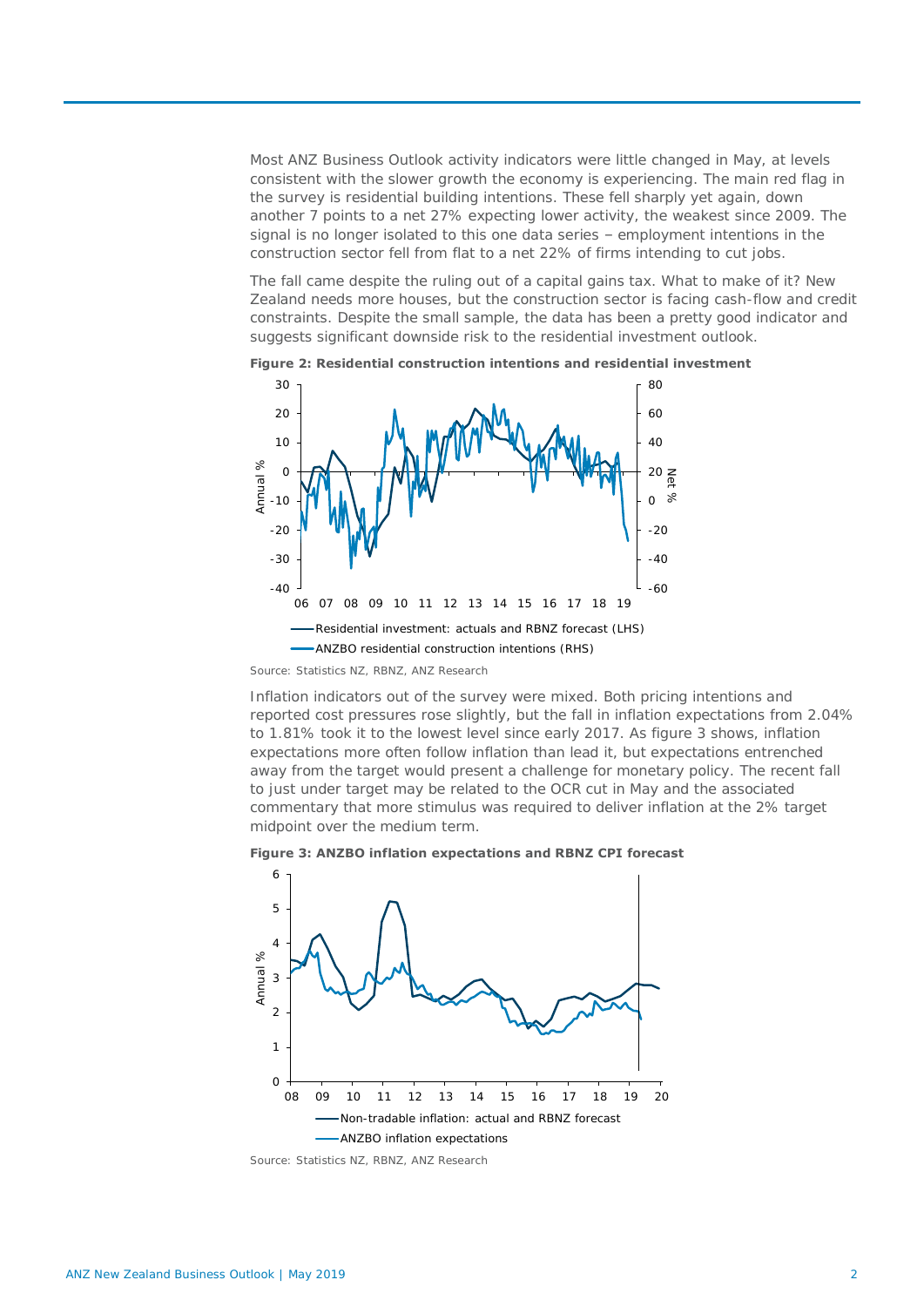The economy has cooled considerably over the past couple of years. The ANZ Light Traffic Index suggests weakness will continue to mid-year. Beyond that, the lower exchange rate and interest rates should see momentum recover, assuming the global outlook and the terms of trade do not deteriorate. But how quickly the economy will bounce back is a key question. If the forward indicators start to suggest that the Reserve Bank's relatively sharp V-shaped recovery is overly optimistic, it will be game on for further OCR cuts this year.

| Net Balance                    | Total   | Previous | Retail   | <b>Mfg</b> | Agric    | Constrn | <b>Services</b> |
|--------------------------------|---------|----------|----------|------------|----------|---------|-----------------|
| <b>Business Confidence</b>     | $-32.0$ | $-37.5$  | $-24.1$  | $-26.6$    | $-63.9$  | $-21.4$ | $-31.6$         |
| Activity Outlook               | 8.5     | 7.1      | O.O      | 21.5       | 19.4     | $-7.1$  | 6.2             |
| Exports                        | 0.0     | 1.5      | $-11.8$  | O.O        | 28.0     | $-7.1$  | $-3.2$          |
| Investment                     | 2.9     | 1.5      | 3.8      | 11.5       | $-11.1$  | $-10.7$ | 4.8             |
| Costs                          | 49.7    | 46.6     | 43.6     | 53.8       | 72.2     | 46.4    | 46.0            |
| Capacity Utilisation           | 5.4     | 4.2      | $-8.7$   | 13.2       | 4.0      | 13.6    | 6.2             |
| Residential Construction       | $-27.3$ | $-20.0$  | $\cdots$ | $\cdots$   |          | $-27.3$ | $\cdots$        |
| <b>Commercial Construction</b> | 4.2     | 15.8     | $\cdots$ | $\cdots$   | $\cdots$ | 4.2     | $\cdots$        |
| Employment                     | $-0.3$  | 4.3      | $-9.1$   | 6.2        | $-2.9$   | $-22.2$ | 4.0             |
| Unemployment Rate              | 31.9    | 36.1     | 40.0     | 36.9       | 36.1     | 17.9    | 27.7            |
| Profits                        | $-9.6$  | $-13.0$  | $-12.7$  | 4.6        | $-11.1$  | $-17.9$ | $-12.4$         |
| Interest Rates                 | $-26.7$ | $-29.9$  | $-29.6$  | $-27.0$    | $-13.9$  | $-25.9$ | $-27.1$         |
| Pricing Intentions             | 28.5    | 26.7     | 34.5     | 38.5       | 28.6     | 17.9    | 25.4            |
| Ease of Credit                 | $-36.3$ | $-35.1$  | $-25.5$  | $-26.7$    | $-42.4$  | $-21.4$ | $-44.4$         |
| Inflation Expectations         | 1.81    | 2.04     | 1.75     | 1.91       | 2.05     | 1.88    | 1.74            |

#### Survey Results May 2019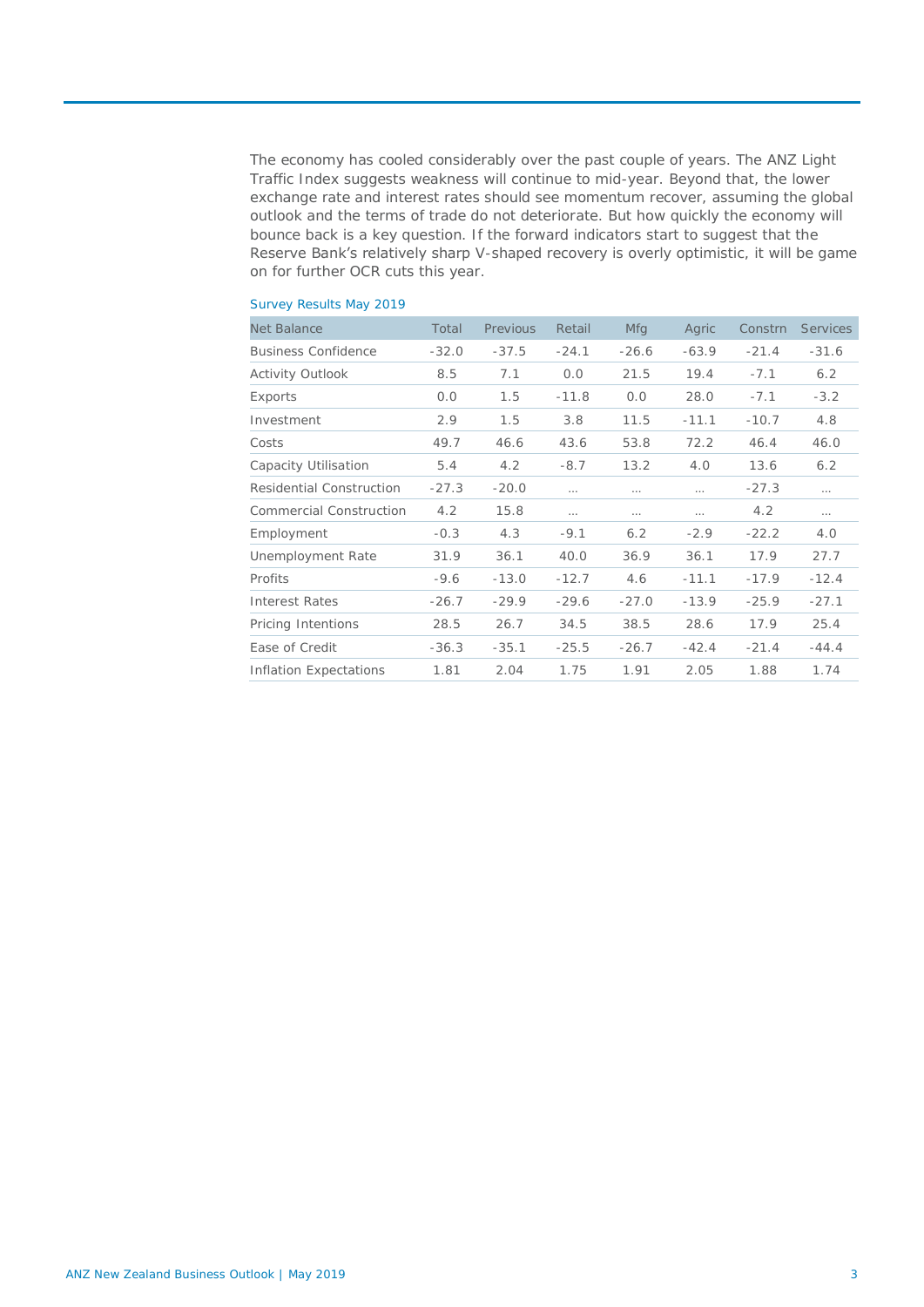# **Charts**

#### **Activity outlook index CONSIDER 10 TENS CONSTRUCTED INTENSION CONSTRUCTED ATTACKS**



**Activity outlook index Labour market outlook**









Source: ANZ, Statistics NZ









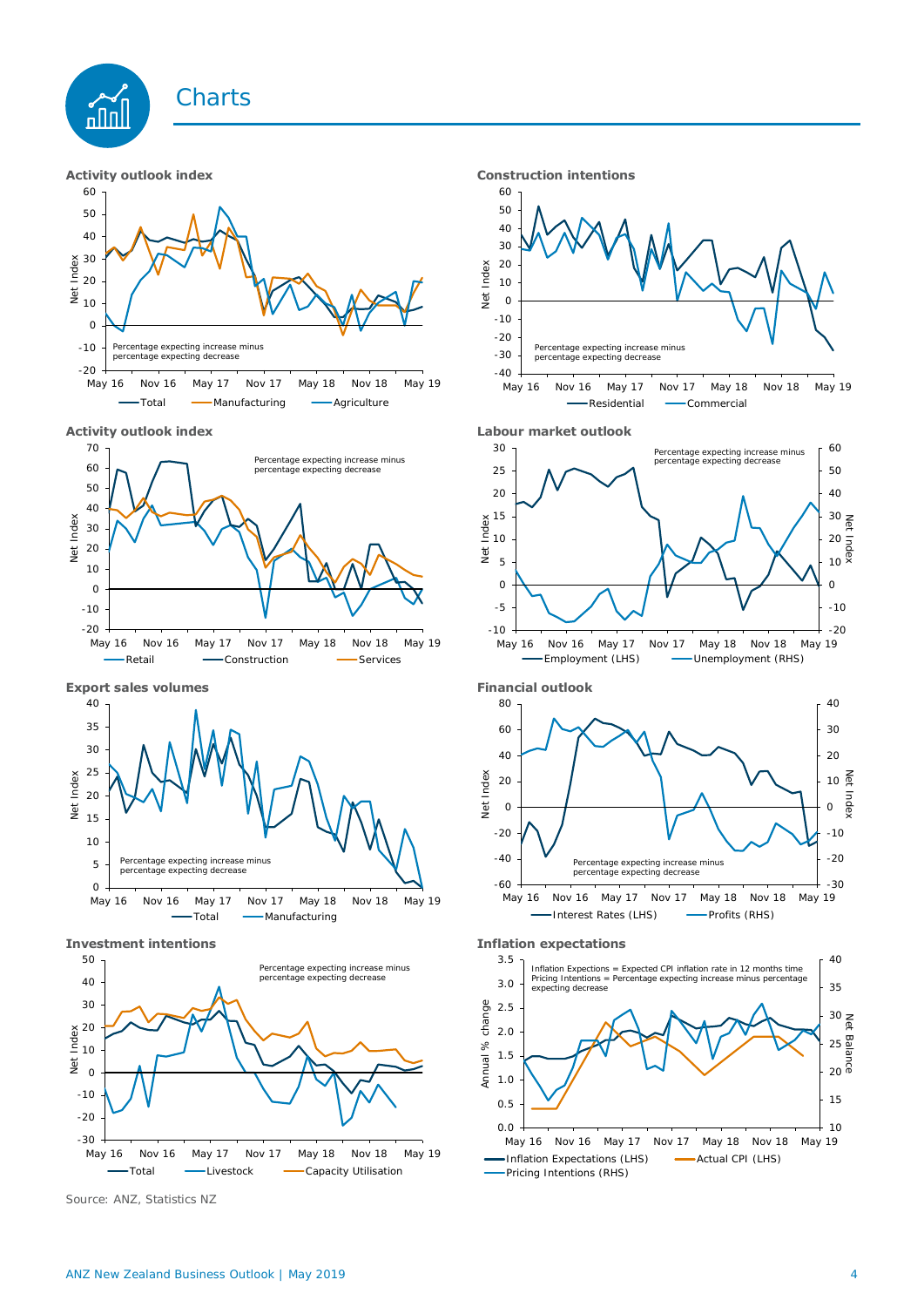Important notice



**This document is intended for ANZ's institutional, professional or wholesale clients, and not for individuals or retail persons. It should not be forwarded, copied or distributed. The information in this document is general in nature, and does not constitute personal financial product advice or take into account your objectives, financial situation or needs.** 

This document may be restricted by law in certain jurisdictions. Persons who receive this document must inform themselves about and observe all relevant restrictions.

**Disclaimer for all jurisdictions:** This document is prepared and distributed in your country/region by either: Australia and New Zealand Banking Group Limited (ABN11 005 357 522) (**ANZ**); or its relevant subsidiary or branch (each, an **Affiliate**), as appropriate or as set out below.

This document is distributed on the basis that it is only for the information of the specified recipient or permitted user of the relevant website (**recipients**).

This document is solely for informational purposes and nothing contained within is intended to be an invitation, solicitation or offer by ANZ to sell, or buy, receive or provide any product or service, or to participate in a particular trading strategy.

Distribution of this document to you is only as may be permissible by the laws of your jurisdiction, and is not directed to or intended for distribution or use by recipients resident or located in jurisdictions where its use or distribution would be contrary to those laws or regulations, or in jurisdictions where ANZ would be subject to additional licensing or registration requirements. Further, the products and services mentioned in this document may not be available in all countries.

ANZ in no way provides any financial, legal, taxation or investment advice to you in connection with any product or service discussed in this document. Before making any investment decision, recipients should seek independent financial, legal, tax and other relevant advice having regard to their particular circumstances.

Whilst care has been taken in the preparation of this document and the information contained within is believed to be accurate. ANZ does not represent or warrant the accuracy or completeness of the information Further, ANZ does not accept any responsibility to inform you of any matter that subsequently comes to its notice, which may affect the accuracy of the information in this document.

Preparation of this document and the opinions expressed in it may involve material elements of subjective judgement and analysis. Unless specifically stated otherwise: they are current on the date of this document and are subject to change without notice; and, all price information is indicative only. Any opinions expressed in this document are subject to change at any time without notice.

ANZ does not guarantee the performance of any product mentioned in this document. All investments entail a risk and may result in both profits and losses. Past performance is not necessarily an indicator of future performance. The products and services described in this document may not be suitable for all investors, and transacting in these products or services may be considered risky.

ANZ expressly disclaims any responsibility and shall not be liable for any loss, damage, claim, liability, proceedings, cost or expense (Liability) arising directly or indirectly and whether in tort (including negligence), contract, equity or otherwise out of or in connection with this document to the extent permissible under relevant law. Please note, the contents of this document have not been reviewed by any regulatory body or authority in any jurisdiction.

ANZ and its Affiliates may have an interest in the subject matter of this document. They may receive fees from customers for dealing in the products or services described in this document, and their staff and introducers of business may share in such fees or remuneration that may be influenced by total sales, at all times received and/or apportioned in accordance with local regulatory requirements. Further, they or their customers may have or have had interests or long or short positions in the products or services described in this document, and may at any time make purchases and/or sales in them as principal or agent, as well as act (or have acted) as a market maker in such products. This document is published in accordance with ANZ's policies on conflicts of interest and ANZ maintains appropriate information barriers to control the flow of information between businesses within it and its Affiliates.

Your ANZ point of contact can assist with any questions about this document including for further information on these disclosures of interest.

**Country/region specific information:** Unless stated otherwise, this document is distributed by Australia and New Zealand Banking Group Limited (**ANZ**).

**Australia.** ANZ holds an Australian Financial Services licence no. 234527. For a copy of ANZ's Financial Services Guide please [click here o](http://www.anz.com/documents/AU/aboutANZ/FinancialServicesGuide.pdf)r request from your ANZ point of contact. If trading strategies or recommendations are included in this document, they are solely for the information of 'wholesale clients' (as defined in section 761G of the Corporations Act 2001 Cth).

**Brazil, Brunei, India, Japan, Kuwait, Malaysia, Switzerland, Taiwan.** This document is distributed in each of these jurisdictions by ANZ on a cross-border basis.

**Cambodia.** This document is distributed in Cambodia by ANZ Royal Bank (Cambodia) Limited (**ANZ Royal Bank**). The recipient acknowledges that although ANZ Royal Bank is a subsidiary of ANZ, it is a separate entity to ANZ and the obligations of ANZ Royal Bank do not constitute deposits or other liabilities of ANZ and ANZ is not required to meet the obligations of ANZ Royal Bank.

**European Economic Area (EEA):** *United Kingdom.* ANZ is authorised in the United Kingdom by the Prudential Regulation Authority (**PRA**) and is subject to regulation by the Financial Conduct Authority (**FCA**) and limited regulation by the PRA. Details about the extent of our regulation by the PRA are available from us on request. This document is distributed in the United Kingdom by Australia and New Zealand Banking Group Limited ANZ solely for the information of persons who would come within the FCA defi**nition of "eligible** counterparty" or "professional client". It is not intended for and must not be distributed to any person who would come within the FCA definition of "retail client". Nothing here excludes or restricts any duty or liability to a customer which ANZ may have under the UK Financial Services and Markets Act 2000 or under the regulatory system as defined in the Rules of the Prudential Regulation Authority (**PRA**) and the FCA. ANZ is authorised in the United Kingdom by the PRA and is subject to regulation by the FCA and limited regulation by the PRA. Details about the extent of our regulation by the PRA are available from us on request

**Fiji.** For Fiji regulatory purposes, this document and any views and recommendations are not to be deemed as investment advice. Fiji investors must seek licensed professional advice should they wish to make any investment in relation to this document.

**Hong Kong.** This publication is issued or distributed in Hong Kong by the Hong Kong branch of ANZ, which is registered at the Hong Kong Monetary Authority to conduct Type 1 (dealing in securities), Type 4 (advising on securities) and Type 6 (advising on corporate finance) regulated activities. The contents of this publication have not been reviewed by any regulatory authority in Hong Kong.

**India.** If this document is received in India, only you (the specified recipient) may print it provided that before doing so, you specify on it your name and place of printing.